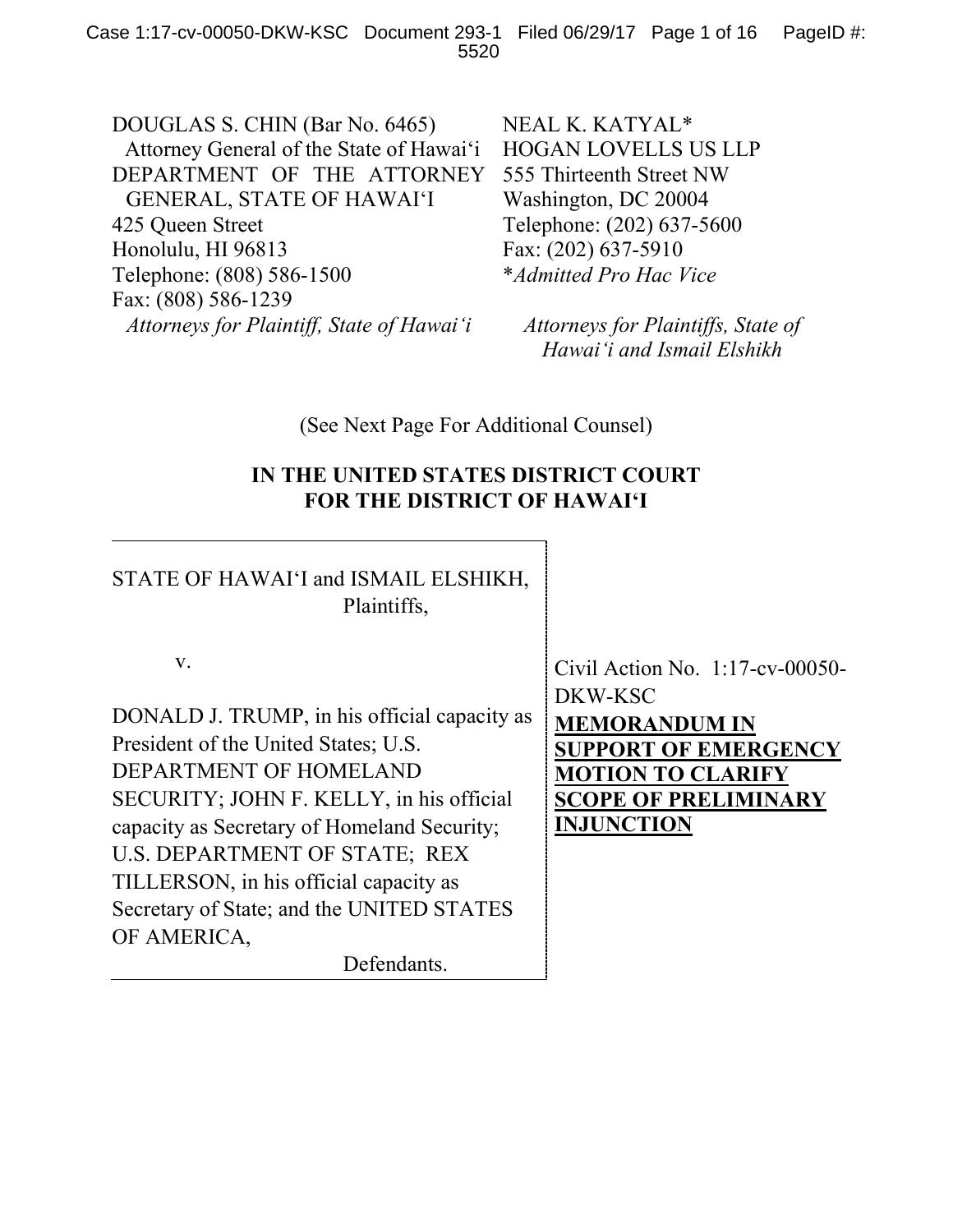## **ADDITIONAL COUNSEL**

CLYDE J. WADSWORTH (Bar No. 8495) Solicitor General of the State of Hawai'i DEIRDRE MARIE-IHA (Bar No. 7923) DONNA H. KALAMA (Bar No. 6051) KIMBERLY T. GUIDRY (Bar No. 7813) ROBERT T. NAKATSUJI (Bar No. 6743) Deputy Attorneys General DEPARTMENT OF THE ATTORNEY GENERAL, STATE OF HAWAI'I 425 Queen Street Honolulu, HI 96813 Telephone: (808) 586-1500 Fax: (808) 586-1239 Email: deirdre.marie-iha@hawaii.gov

*Attorneys for Plaintiff, State of Hawai'i*

COLLEEN ROH SINZDAK\* MITCHELL P. REICH\* ELIZABETH HAGERTY\* HOGAN LOVELLS US LLP 555 Thirteenth Street NW Washington, DC 20004 Telephone: (202) 637-5600 Fax: (202) 637-5910 Email: neal.katyal@hoganlovells.com

THOMAS P. SCHMIDT\* HOGAN LOVELLS US LLP 875 Third Avenue New York, NY 10022 Telephone: (212) 918-3000 Fax: (212) 918-3100

SARA SOLOW\* ALEXANDER B. BOWERMAN\* HOGAN LOVELLS US LLP 1835 Market St., 29th Floor Philadelphia, PA 19103 Telephone: (267) 675-4600 Fax: (267) 675-4601

*\*Admitted Pro Hac Vice*

*Attorneys for Plaintiffs, State of Hawai'i and Ismail Elshikh*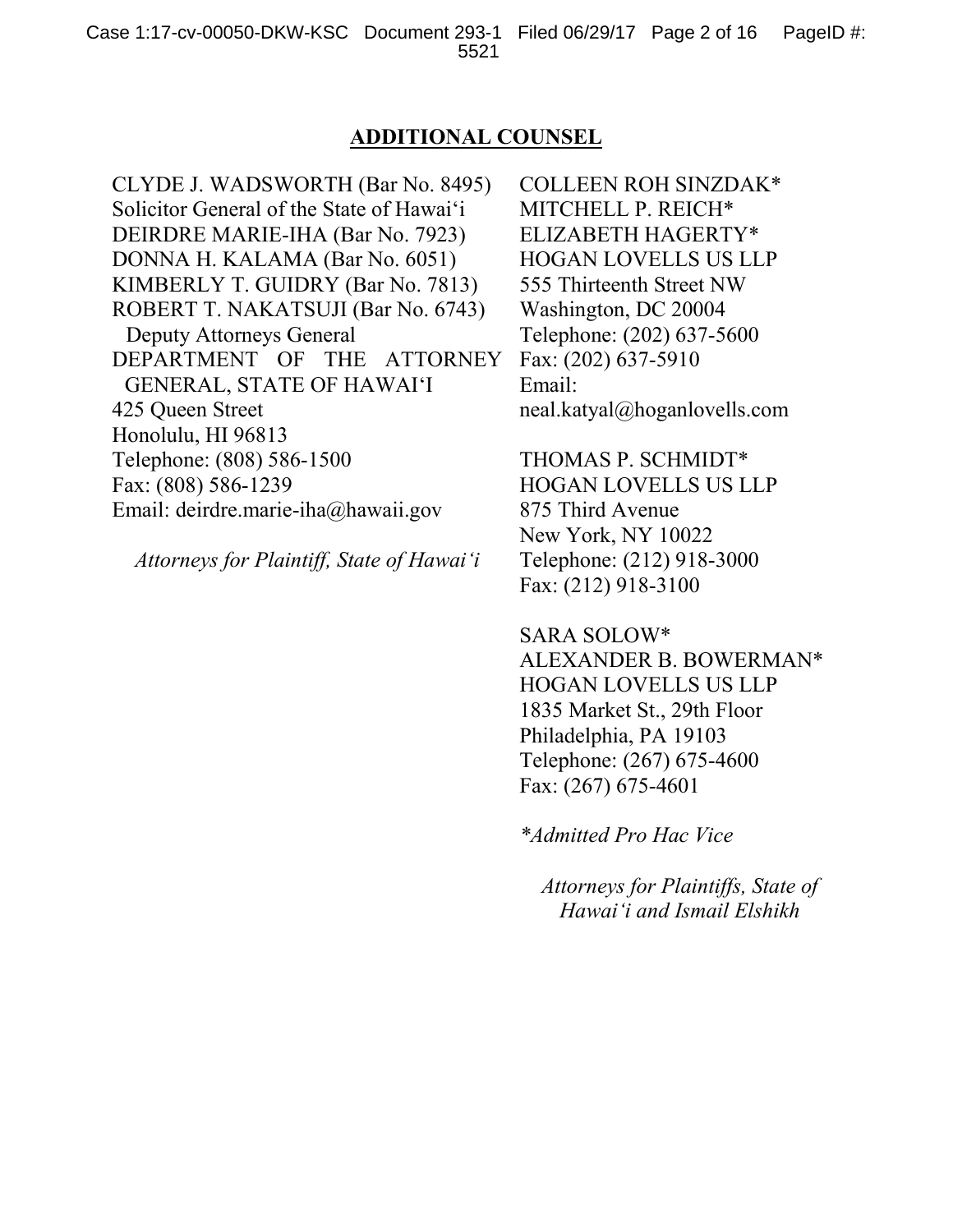# **MEMORANDUM IN SUPPORT OF EMERGENCY MOTION TO CLARIFY SCOPE OF PRELIMINARY INJUNCTION**

## **INTRODUCTION**

Three months ago, this Court enjoined the Government "from enforcing or implementing Sections 2 and 6" of Executive Order 13,780. Dkt. 270, at 23. On June 26, 2017, the Supreme Court stayed that injunction with respect to "foreign nationals abroad who have *no* connection to the United States," but it reaffirmed that section 2(c), 6(a), and 6(b) of the President's Order "may *not* be enforced against foreign nationals who have a credible claim of a bona fide relationship with a person or entity in the United States." *Trump* v. *Int'l Refugee Assistance Project* ("*IRAP*"), Nos. 16-1436 and 16-1540, slip op. at 11-13 (June 26, 2017) (per curiam). That standard, the Supreme Court made clear, protects any foreign national with a "close familial relationship" with a person in the United States, including Dr. Elshikh's mother-in-law. *Id*. at 11-12.

A few hours ago, after days of stonewalling Plaintiffs' repeated requests for information, the Government announced that it intended to violate the Supreme Court's instruction. Beginning at 8:00 p.m. EDT, it will apply the Executive Order to exclude a host of aliens with a "close familial relationship" to U.S. persons, including grandparents and grandchildren, brothers- and sisters-in-law, fiancés, aunts, uncles, nieces, nephews, and cousins. The Government will also exclude

1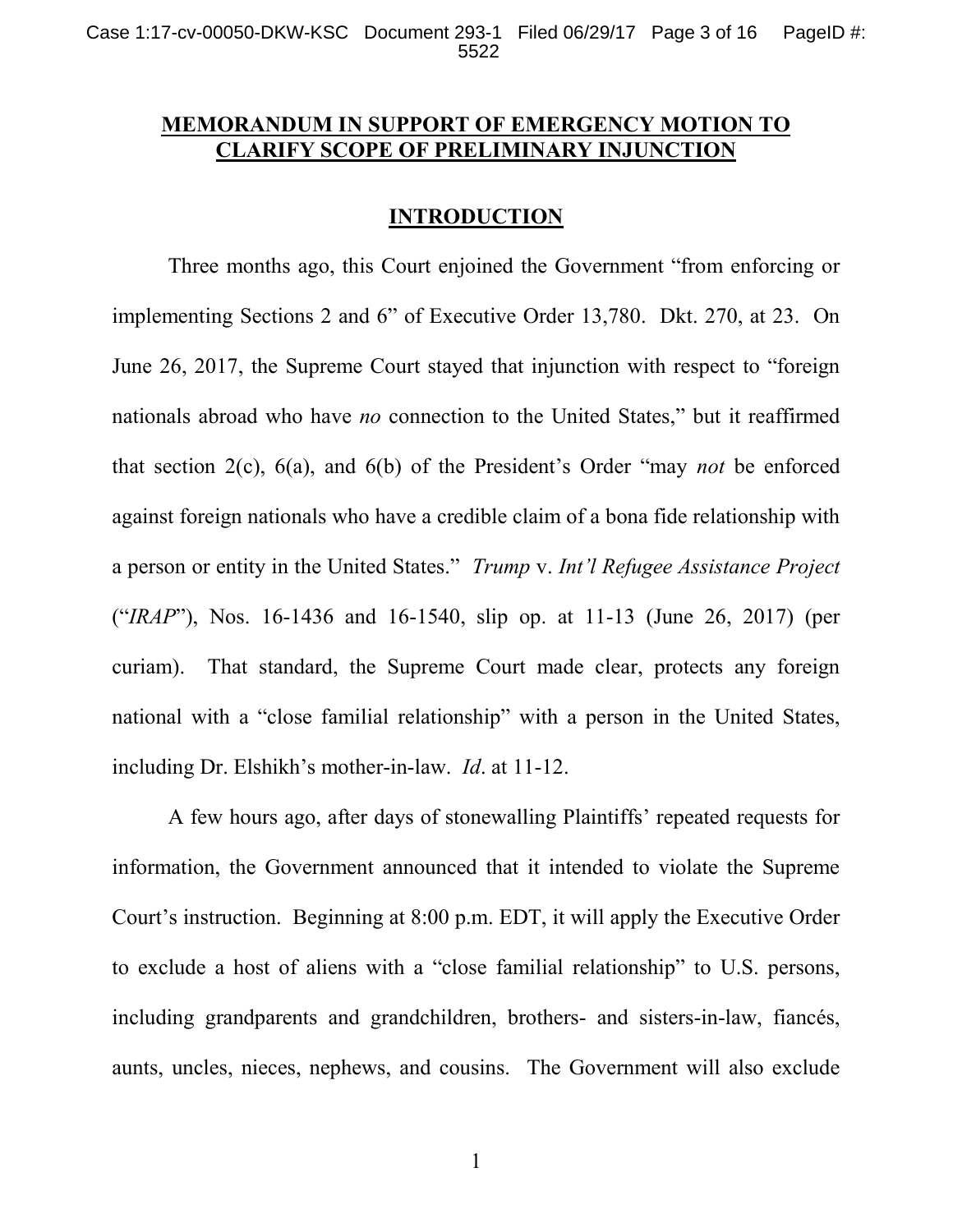#### Case 1:17-cv-00050-DKW-KSC Document 293-1 Filed 06/29/17 Page 4 of 16 PageID #: 5523

refugees who have a "bona fide relationship" with a U.S. resettlement agency including refugees who already have a documented agreement with a local sponsor and a place to live. And despite the Supreme Court's claim that a foreign national cannot be blocked by the Order if he or she "credibl[y] claim[s]" a bona fide relationship with a U.S. person, the Government has instructed consulates to deny aliens entry whenever they are "unsure" if such a connection exists.

The Government does not have discretion to ignore the Court's injunction as it sees fit. The State of Hawaii is entitled to the enforcement of the injunction that it has successfully defended, in large part, up to the Supreme Court—one that protects the State's residents and their loved ones from an illegal and unconstitutional Executive Order. And Dr. Elshikh is entitled to the assurance that that same injunction will continue to protect the members of his mosque and his community from discrimination based on their faith. This Court should clarify as soon as possible that the Supreme Court meant what it said, and that foreign nationals that credibly claim connections with this country cannot be denied entry under the President's illegal Order.

#### **BACKGROUND**

### **A. This Court's Injunction**

On March 29, 2017, this Court issued a preliminary injunction prohibiting the Defendants "from enforcing or implementing Sections 2 and 6 of the Executive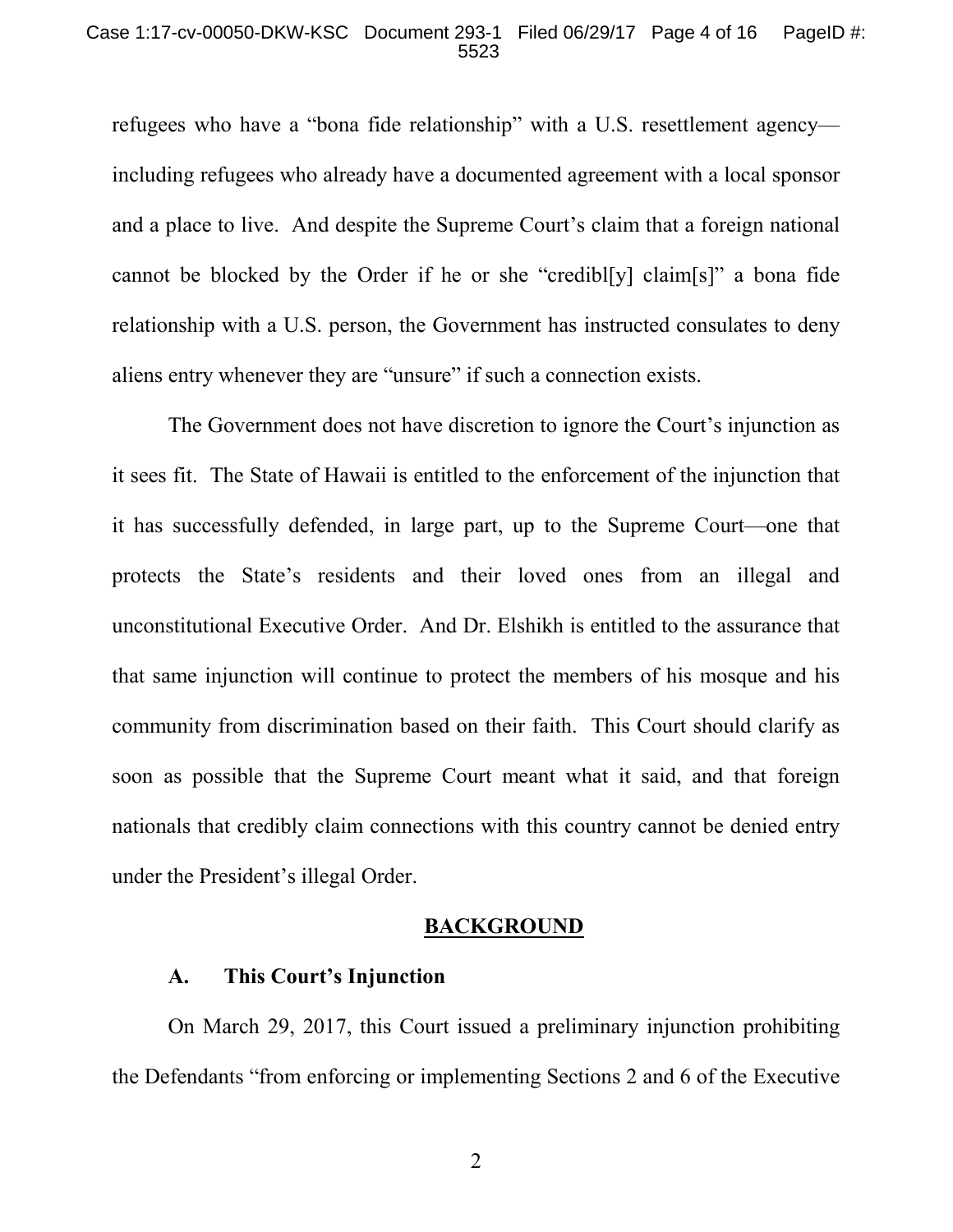#### Case 1:17-cv-00050-DKW-KSC Document 293-1 Filed 06/29/17 Page 5 of 16 PageID #: 5524

Order across the Nation." Dkt. 270, at 23. The Ninth Circuit affirmed that injunction in substantial part, but it "vacate[d] the portions of the injunction that prevent the Government from conducting internal reviews, as otherwise directed in Sections 2 and 6, and the injunction to the extent that it runs against the President." *Hawaii* v. *Trump*, slip op. at 78 (9th Cir. June 12, 2017) (per curiam). After the Ninth Circuit's mandate issued, this Court amended the preliminary injunction in accordance with the Ninth Circuit's decision. Dkt. 291.

Three days ago—on June 26, 2017—the Supreme Court granted certiorari in this case and in *Trump* v. *International Refugee Assistance Project* (*IRAP*). It also granted a partial stay of this Court's preliminary injunction. It approved of the way that the existing injunctions balanced the equities with respect to "people or entities in the United States who have relationships with foreign nationals abroad." *Trump* v. *IRAP*, Nos. 16-1436 and 16-1540, slip op. at 10 (June 26, 2017) (per curiam). It held, however, that the equities "do not balance in the same way" with respect to the admission of "foreign nationals abroad who have no connection to the United States." *Id.* at 11. It therefore stayed the portions of the injunction that apply to those foreign nationals. But the Supreme Court was clear: "In practical terms, this means that §2(c) *may not be enforced* against foreign nationals who have a credible claim of a bona fide relationship with a person or entity in the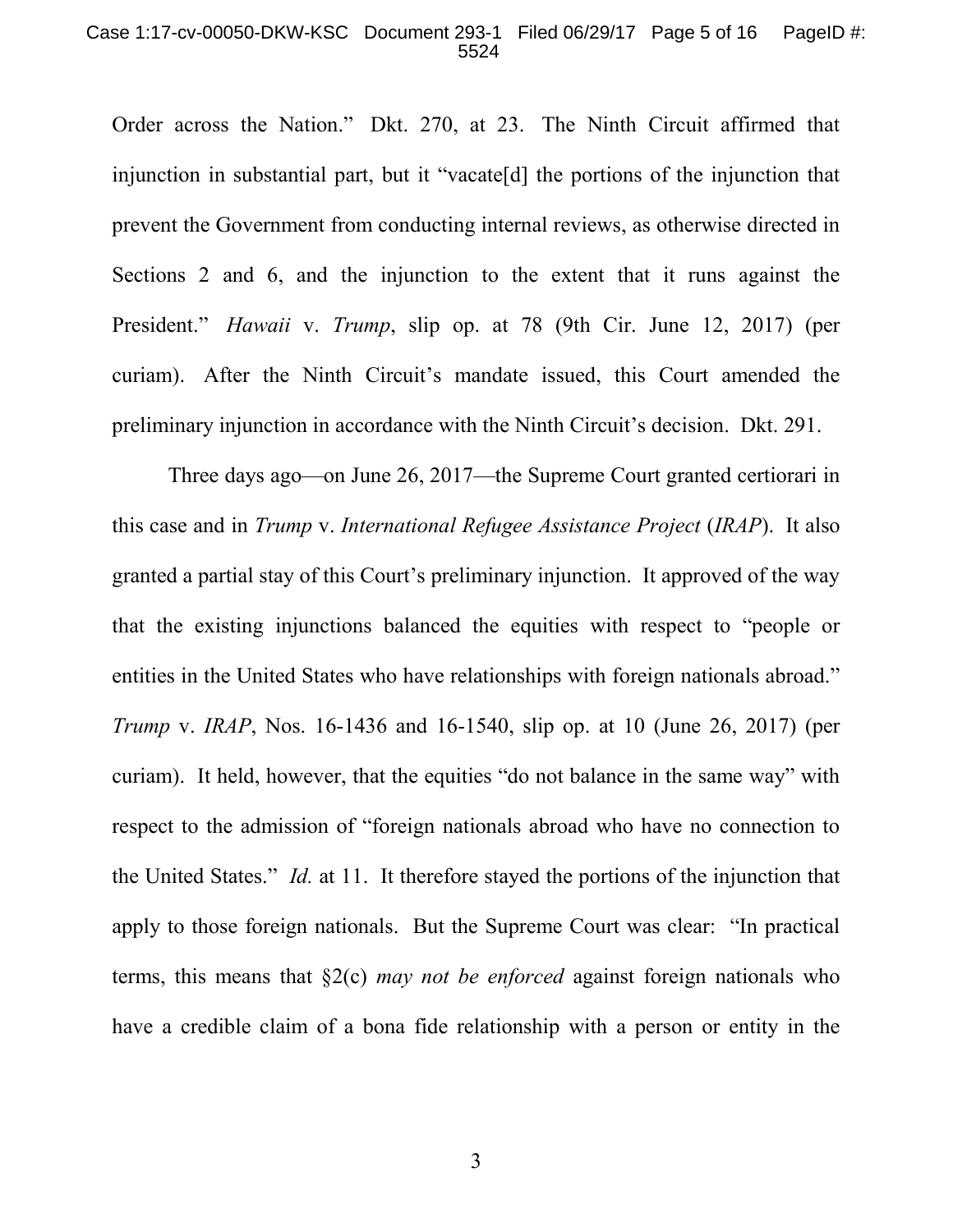United States." *Id*. at 12 (emphasis added). The same standard applies with respect to refugee admissions under sections 6(a) and 6(b). *Id.* at 13.

### **B. The Government's Plans to Enforce the Order**

The Government has indicated that it will begin enforcing the non-enjoined portions of the Executive Order today, June 29, at 8:00 p.m. EDT. On June 27, Plaintiffs' counsel reached out to the Government to obtain information as to how the Government planned to implement the portions of the bans that are not enjoined. The Government offered no information, merely indicating that public guidance would be released before the Executive Order was implemented. Counsel asked whether the Government could, at a minimum, indicate whether it would put the Order into place within 72 hours of the Supreme Court's order, and how it intended to do so. The Government did not respond.

On June 28, 2017, Plaintiffs electronically transmitted a letter to the Government, setting out their position as to which foreign nationals the ban covers during the pendency of the Supreme Court's stay. That letter also asked the Government to discuss the scope of the injunction with the Plaintiffs in order to provide clear guidance to the public, prevent confusion at the border, and avoid the need to involve the courts. Again, Plaintiffs received no response from the Government.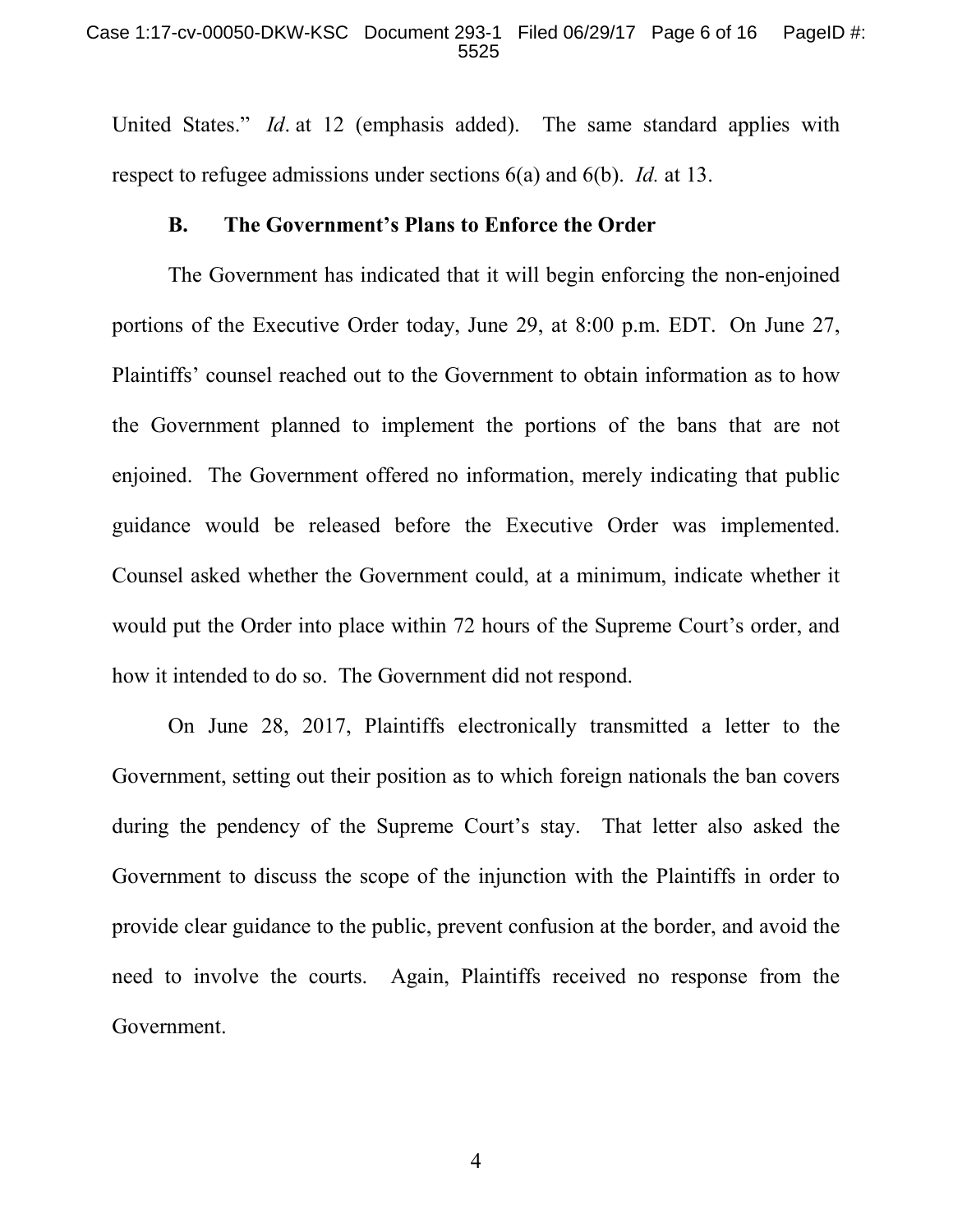### Case 1:17-cv-00050-DKW-KSC Document 293-1 Filed 06/29/17 Page 7 of 16 PageID #: 5526

This morning, June 29, 2017, Plaintiffs received from third parties (who have no connection to the Government) a document that purports to be draft guidance sent to consular offices regarding the enforcement of section 2(c) of the Order. That document is attached as Exhibit A. The contents of this document matched widely disseminated news reports describing the contents of the Government's guidance. Counsel for plaintiffs in the *IRAP* litigation asked the Government to confirm, by 1:00 p.m. EDT, whether this guidance was accurate, and to alter its contents in several respects to conform with the injunction. The Government responded only that public guidance would be made available later in the day. Several hours later, Plaintiffs also received reports from third parties concerning the Government's plans to enforce sections 6(a) and 6(b). Again, counsel for Plaintiffs asked the Government to detail its plans, and the Government said nothing.

Finally, at 4:43 p.m. EDT—approximately three hours before the Order's bans are to go into partial effect—the Government sent Plaintiffs a one-page document summarizing its interpretation of the injunction with respect to sections 6(a) and 6(b) (Exhibit B), and a link to a State Department webpage describing its interpretation of the injunction as applied to section 2(c) (Exhibit C). The Government also shared with Plaintiffs the transcript of a teleconference it had *previously* held with the media describing its plans in detail—making clear that it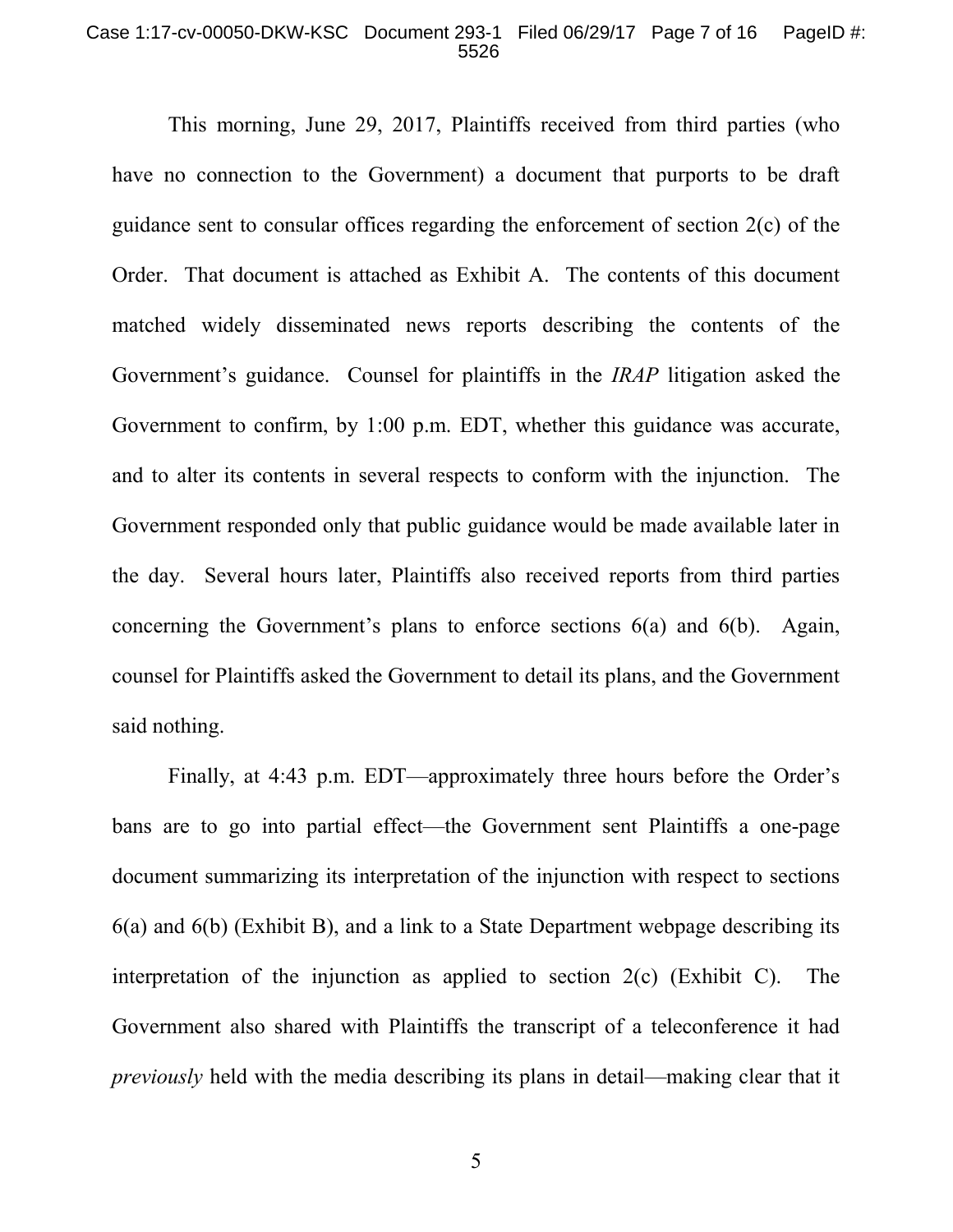had disclosed its intentions to the media hours before it had answered any of Plaintiffs' questions about the injunction entered in their name. *See* Ex. D.

## **ARGUMENT**

The Government intends to begin implementing its Executive Order at 8:00 p.m. EDT today. And it has made abundantly clear—through its internal documents, guidance that it shared with Plaintiffs at the eleventh hour, and its intervening call with the media—that it intends to violate the injunction in multiple respects. In particular, the Government has announced that it will (a) exclude close family members of U.S. persons; (b) deny entry to refugees with a "bona fide relationship" with U.S. resettlement agencies, assigned local sponsors, and set travel plans; and (c) adopt procedures that would result in additional improper denials. Plaintiffs have repeatedly asked the Government to conform its conduct to the injunction, but their efforts have been met with almost total silence.

When parties disagree over the scope of an injunction, the "proper approach" is for the parties to seek "clarification of the injunction from the district court." *Connecticut Gen. Life Ins. Co.* v. *New Images of Beverly Hills*, 321 F.3d 878, 883 (9th Cir. 2003); *see Commodity Futures Trading Comm'n* v. *Co Petro Mktg. Group, Inc.*, 700 F.2d 1279, 1285 (9th Cir. 1983); *see also Regal Knitwear Co.* v. *NLRB*, 324 U.S. 9, 15 (1945) (district courts, in their "sound discretion" may "clarif[y]" their injunctions). Plaintiffs therefore file this motion to clarify. *See*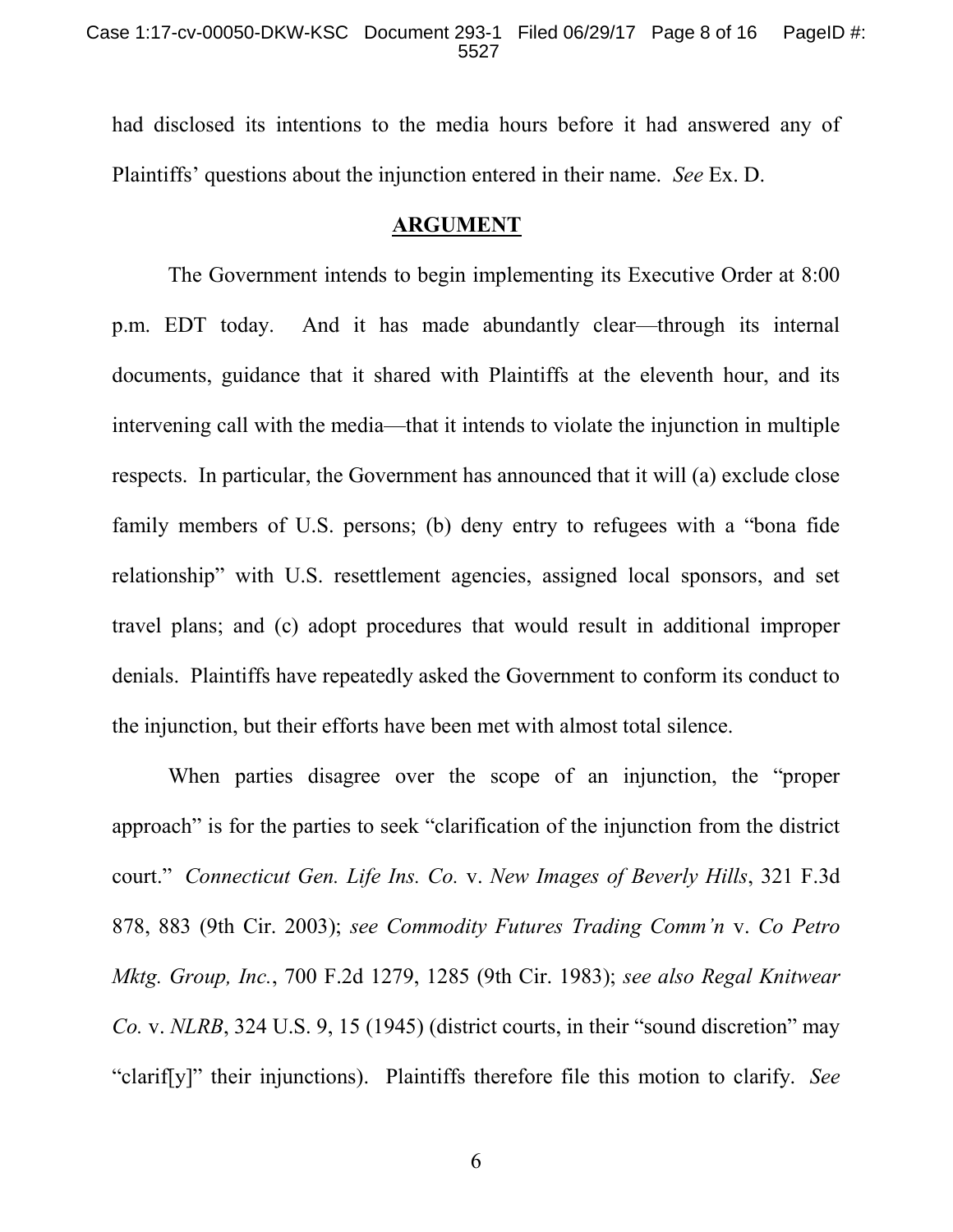*Connecticut Gen. Life Ins. Co.*, 321 F.3d at 883; *see also IRAP*, slip op. 3 (Thomas, J., concurring) ("litigation of the factual and legal issues that are likely to arise will presumably be directed to the two District Courts"). Because irreparable harm will occur as soon as the Government begins to implement the Executive Order at 8:00 p.m. EDT, Plaintiffs respectfully request that this Court issue its clarification order as soon as possible, or at a minimum order that the status quo as to the matters in dispute be maintained until the Court can resolve any disagreements about the scope of the injunction in due course.

**A. This Court Should Clarify That the Injunction Bars the Government from Applying Sections 2(c), 6(a), and 6(b) to Exclude the Fiancés, Grandparents, Grandchildren, Brothers-in-Law, Sisters-in-Law, Aunts, Uncles, Nieces, Nephews, and Cousins of Persons in the United States.**

In its order partially staying this Court's injunction, the Supreme Court held that section  $2(c)$ ,  $6(a)$ , and  $6(b)$  "may not be enforced against foreign nationals who have a credible claim of a bona fide relationship with a person or entity in the United States." *IRAP*, slip op. at 12-13. In contrast, it stated, the Order could be applied against "foreign nationals abroad who have *no* connection to the United States *at all*," because "[d]enying entry to such a foreign national does not burden *any* American party" and because the Government interests "are undoubtedly at their peak when there is *no* tie between the foreign national and the United States." *Id.* at 12 (emphases added). To clarify this distinction, the Court further explained: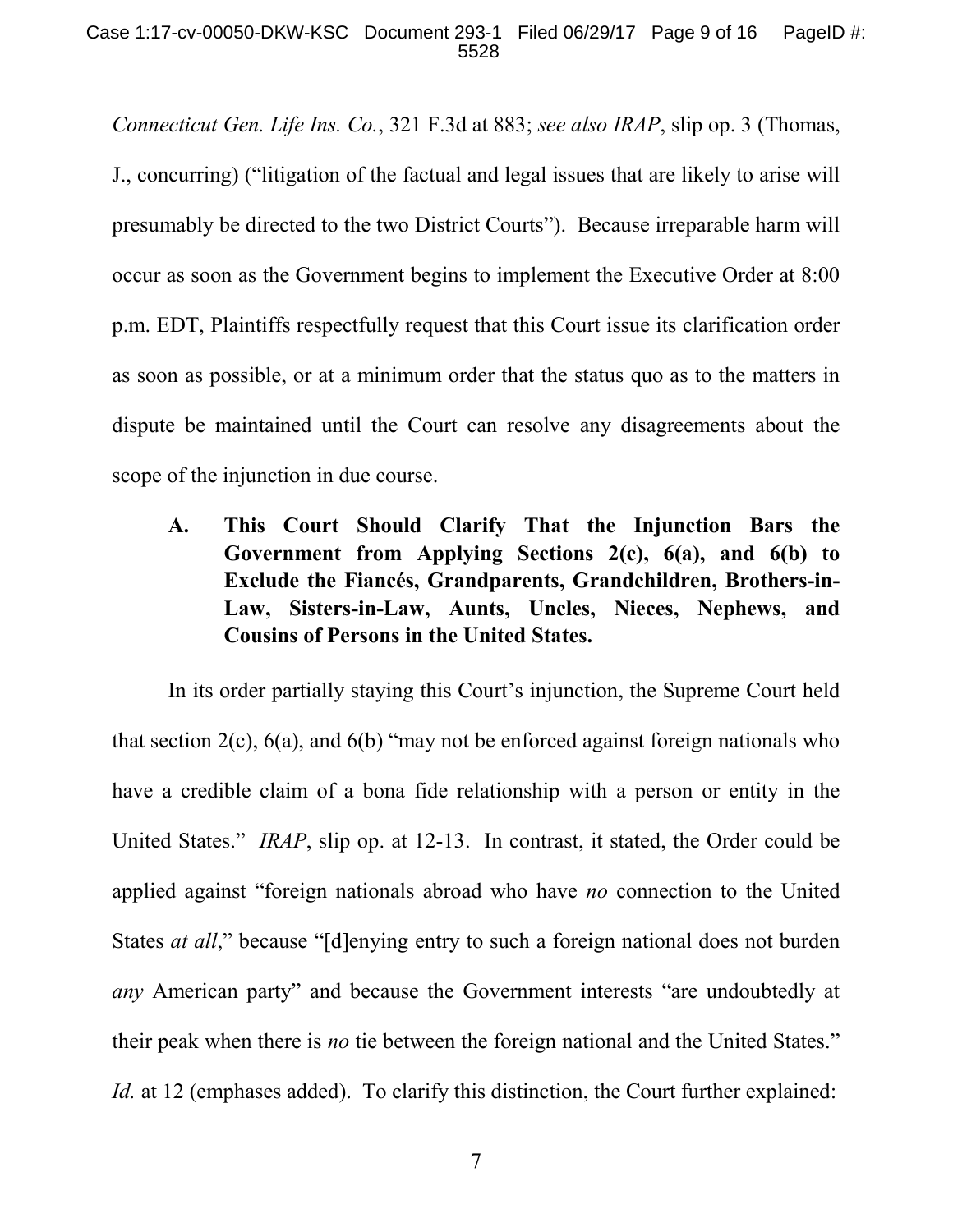The facts of these cases illustrate the sort of relationship that qualifies. For individuals, a close familial relationship is required. A foreign national who wishes to enter the United States to live with or visit a family member, like Doe's wife or Dr. Elshikh's mother-in-law, clearly has such a relationship. As for entities, the relationship must be formal, documented, and formed in the ordinary course, rather than for the purpose of evading EO-2.

*Id.* at 12. The Court went on to explain that "students," "worker[s] who accepted an offer of employment" and "lecturer[s] invited to address an American audience" are all examples of aliens who qualify under this standard. *Id.*

Nonetheless, today the Government instructed U.S. consulates and refugee agencies to apply the Order against "grandparents, grandchildren, aunts, uncles, nieces, nephews, cousins, brothers-laws [sic] and sisters-in-law, [and] fiancés" of persons in the United States. Ex. A at 4, ¶ 11; *see* Ex. B; Ex. C. That instruction is a plain violation of the Supreme Court's command.

*First*, it is clear beyond doubt that fiancés cannot be excluded under section  $2(c)$ ,  $6(a)$ , and  $6(b)$ .<sup>1</sup> A fiance is a relationship expressly recognized and protected by the immigration laws. *See* 8 U.S.C. § 1101(a)(15)(K) (establishing nonimmigrant visas for fiancés). Moreover, the Supreme Court instructed lower

<sup>&</sup>lt;sup>1</sup> Minutes before this filing, the Government sent an email to Plaintiffs' counsel informing Plaintiffs that "that the Government's position on the status of fiancés under the Supreme Court's stay and the Department of State's guidance from earlier today is under imminent review." Because Plaintiffs do not yet have the results of that review, and because the Order is scheduled to go into effect within hours, they ask this Court to clarify that the injunction covers fiancés.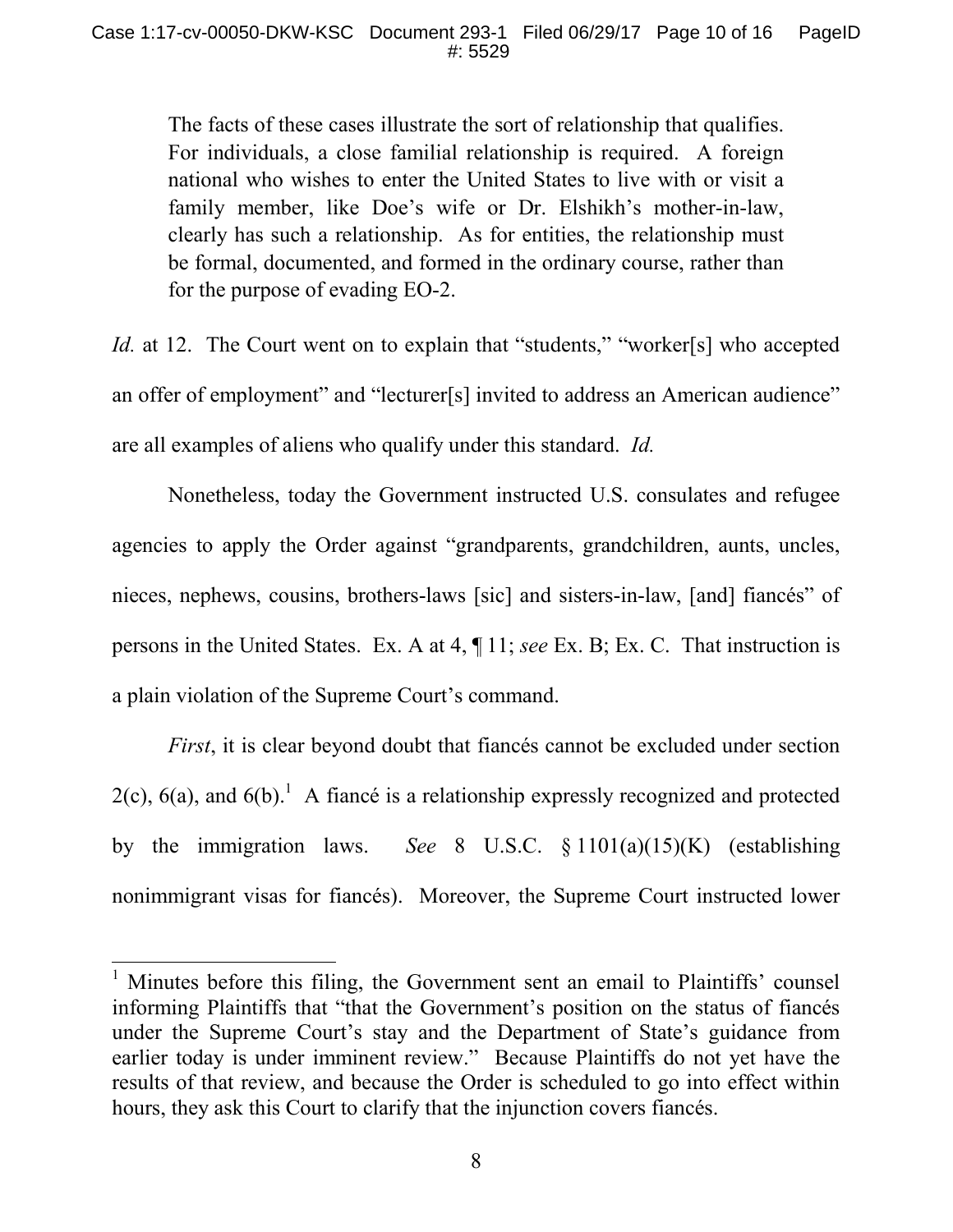courts to examine "[t]he facts of the[] cases" before it to identify "the sort of relationship that qualifies." *IRAP*, slip op. at 12. One of the plaintiffs in *IRAP* was an individual whose fiancé sought to immigrate to the United States. *See* Br. in Opposition 8 n.5, *Trump* v. *IRAP*, No. 16-1436 (June 12, 2017); *see also IRAP* v. *Trump*, 857 F.3d 554, 578 (4th Cir. 2017) (en banc). Although the fiancé's visa had already been granted at the time of the Court's order, the same was true of the Doe plaintiff that the Court identified as an example of the "sort of relationship that qualifies." *IRAP*, slip op. at 12. Indeed, the Court expressly stated that the fact "that Doe's wife received an immigrant visa \* \* \* does not affect our analysis of the stay issues in these cases." *Id.* at 7 n.\*. It would thus be a plain violation of the terms of the Court's order to interpret it in a manner that would deny a visa to those in precisely the same situation as one of the parties in the case before it.

*Second*, all of the relationships the Government has deemed nonqualifying—grandparents, grandchildren, aunts, uncles, nieces, nephews, cousins, brothers-in-law, sisters-in-law, and fiancés—are "close familial relationships" within the meaning of the Court's order. Each of these relationships is comparable to (if not closer than) the relationship between Dr. Elshikh and his mother-in-law. They too are within two degrees of consanguinity: *i.e.*, the immediate relative of someone in the person's nuclear family. A brother-in-law, for instance, is the brother of a U.S. person's spouse; there is no reason in logic or law why that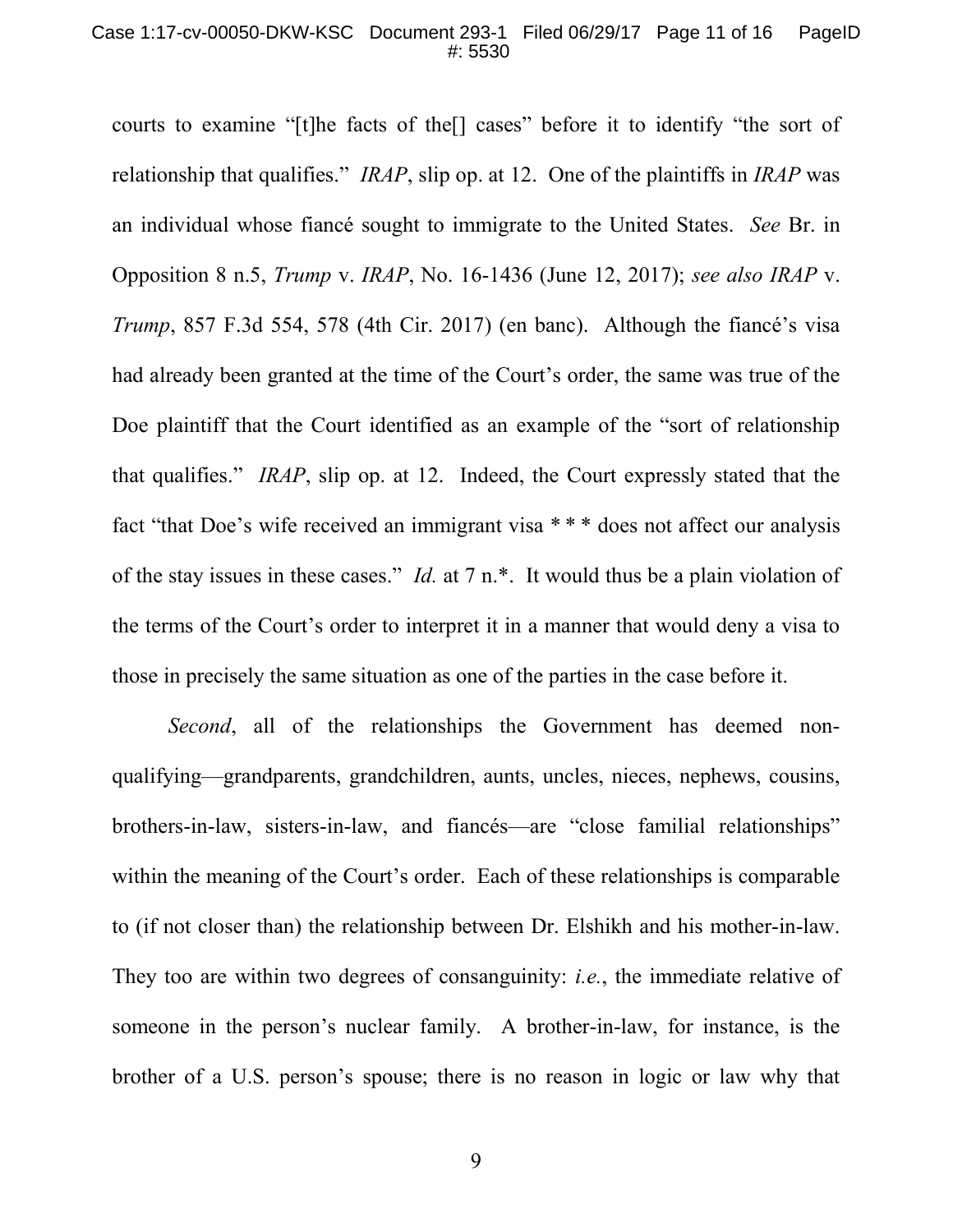#### Case 1:17-cv-00050-DKW-KSC Document 293-1 Filed 06/29/17 Page 12 of 16 PageID #: 5531

person is a more distant family member than the mother of a person's spouse. Likewise, it is inconceivable that a person would claim that he suffers a lesser burden if his *grandchildren* are excluded from the country than if his mother-inlaw is. *See, e.g.*, *Moore* v. *City of East Cleveland*, 431 U.S. 494, 504 (1977) ("Ours is by no means a tradition limited to respect for the bonds uniting the members of the nuclear family. The tradition of uncles, aunts, cousins, and especially grandparents sharing a household along with parents and children has roots equally venerable and equally deserving of constitutional recognition.").

Nor are these distinctions justified by the immigration laws. By extending protection to mothers-in-law—and stating that such relationships are "*clearly*" protected by the injunction, *IRAP*, slip op. at 12 (emphasis added)—the Supreme Court made clear that the definition of "immediate family" in the Immigration and Nationality Act does not mark the outer limit of "close familial relationships" under its order. *Cf.* 8 U.S.C. § 1153(a) (limiting family preference visas to children, spouses, and siblings of U.S. citizens and lawful permanent residents); *id.* § 1151(b)(2)(A) (limiting "immediate relatives" to children, spouses, and biological parents of U.S. citizens who are at least 21 years of age). Consistent with common sense, the Court held that it extends more broadly, to any types of family members who can "credible valued" they would be "burdened" by an alien's exclusion. *IRAP*, slip op. at 12.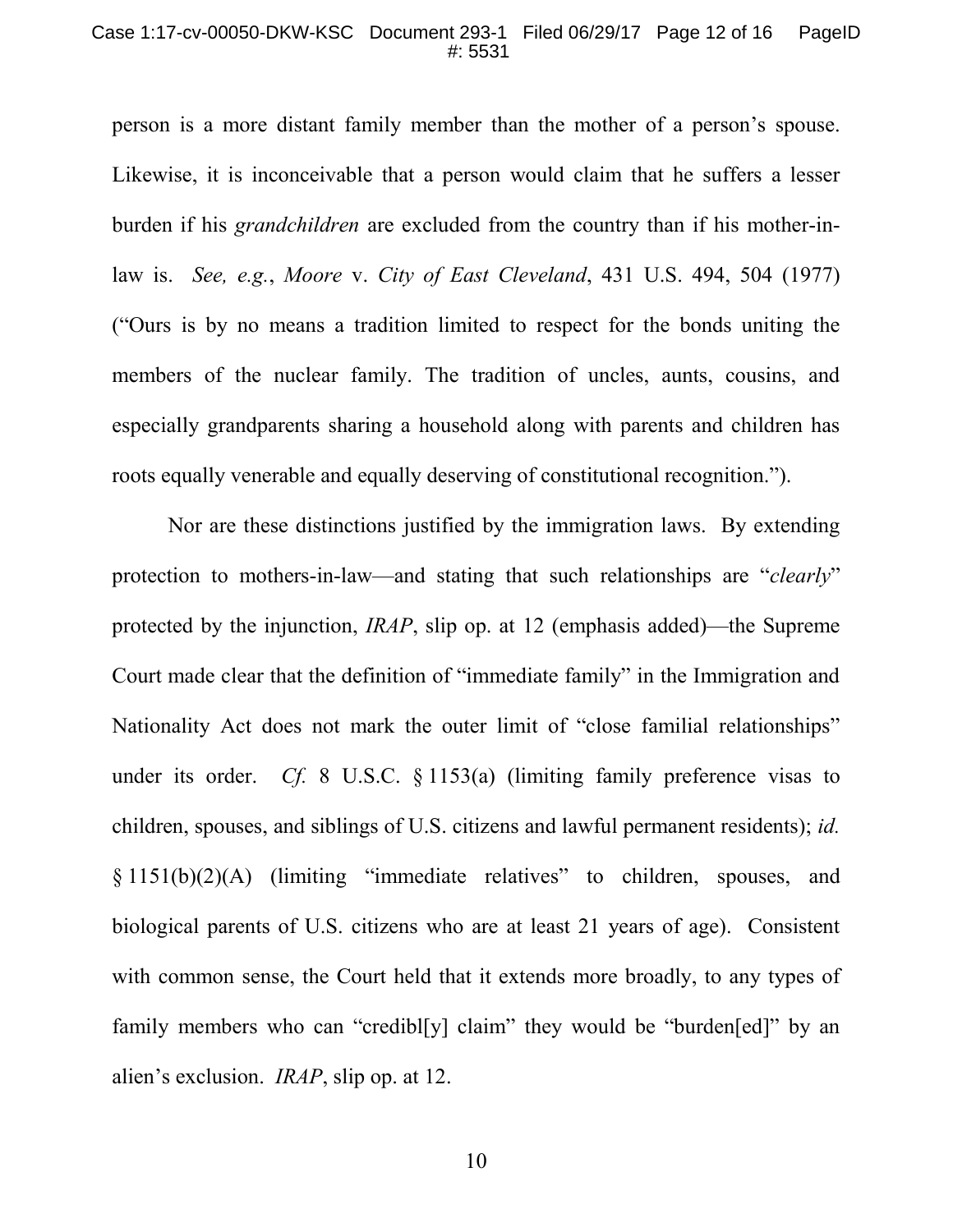### Case 1:17-cv-00050-DKW-KSC Document 293-1 Filed 06/29/17 Page 13 of 16 PageID #: 5532

The broader context of the Court's order also makes plain that these types of family relationships count. The Court explained that the equities tipped in favor of the Government, and thus justified a temporary stay of the injunction, only where an alien had "*no* connection to the United States *at all*" and exclusion did "not burden *any* American party." *Id.* at 11 (emphases added). The Court thus indicated that even the burden of being unable to hear "a lecture[]" was enough. *Id.* at 12. In this case, the Government has ordered consulates to exclude aliens who have some of the most elemental relationships known to human society, from grandparents to nephews. The Government cannot credibly claim that those aliens have "*no* connection to the Untied States *at all*," or that their exclusion is somehow less burdensome on U.S. persons than the exclusion of "a lecturer." *Id.* They therefore fall within the terms of the injunction as narrowed by the Supreme Court, and cannot be denied entry pursuant to the President's unlawful and discriminatory Order.

# **B. This Court Should Clarify That Refugees with a Bona Fide Relationship with a Person or Entity Within the United States Are Covered by the Injunction.**

The Supreme Court's opinion made it abundantly clear that "the equitable balance struck" with respect to the injunction of Section 2(c) "applies in [the] context of the injunction against the "enforcement of the Section  $6(a)$  suspension of refugee admissions and the Section 6(b) refugee cap." *IRAP*, slip op. at 13. For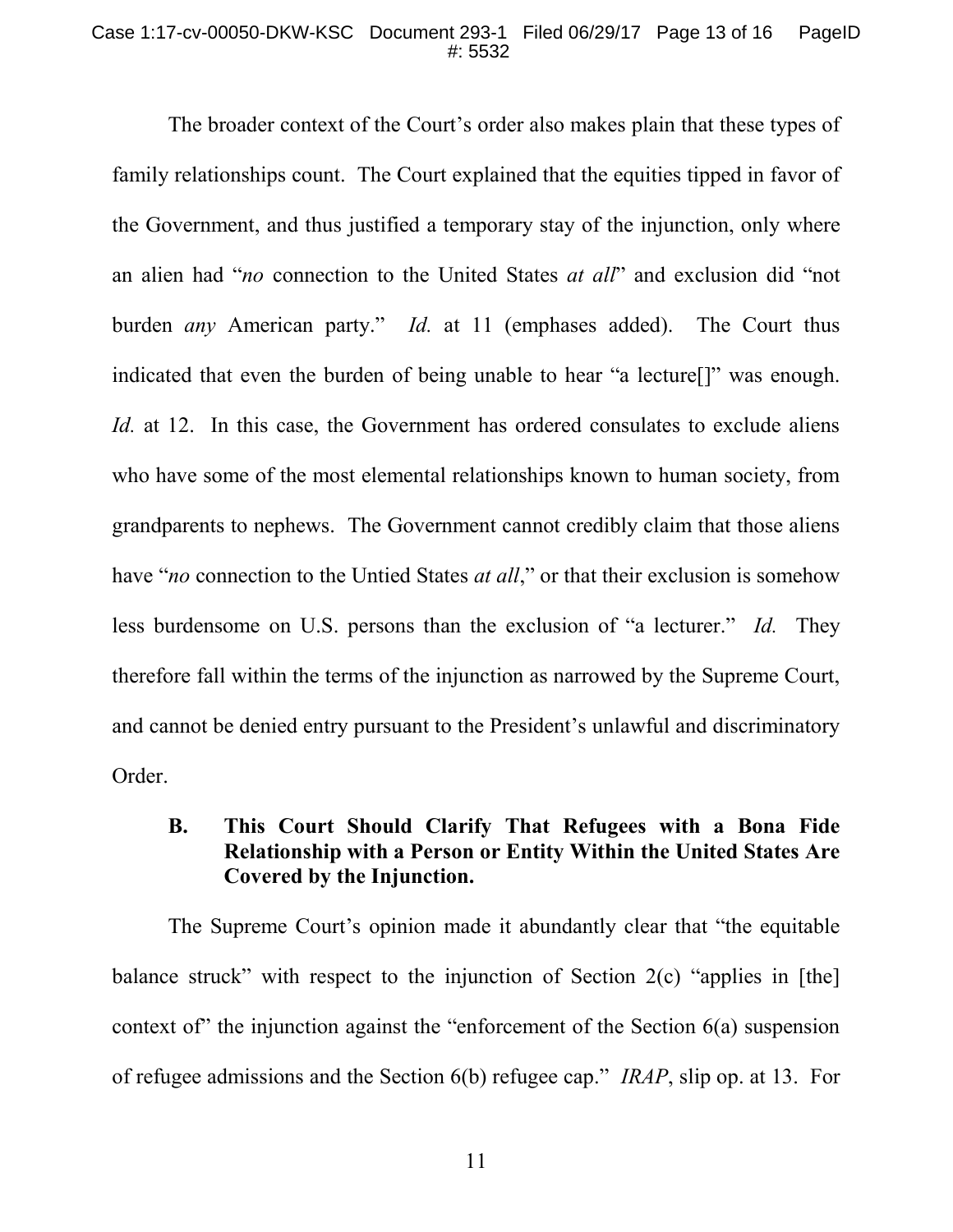that reason, a refugee is covered by the injunction if he or she has a relationship with an entity that is "formal, documented, and formed in the ordinary course." *Id.* at 12. Nonetheless, the Government issued guidance today that states that "a formal assurance for a refugee seeking admission \* \* \* is not sufficient in and of itself to establish a qualifying relationship for that refugee." Ex. B (Refugee Guidance). That is preposterous.

Within the refugee program, a "formal assurance" is a document indicating the existence of a formal "agreement" by an agency within the United States to "provide, or ensure the provision of, reception and placement services to" a specifically named refugee. Ex. D (Sample Blank Formal Assurance Template). The formal assurance is one of the very last steps in the refugee resettlement process. *See* https://www.state.gov/j/prm/ra/admissions/. It typically specifies, among other things, the name of the refugee's local sponsor, the airport at which she will arrive, her placement location and other special instructions. *See* Ex. D. It is extremely difficult to see how a foreign national with an agreement to give a lecture within the United States may be considered to have a "formal, documented" relationship with an entity in the United States, *see* slip op. at 12, but a refugee with a guarantee of a local sponsor and a place to live cannot.

Further, and relatedly, the Administration has stated that it will only permit the entrance of refugees booked for travel through July 6, 2017. Ex. B. That too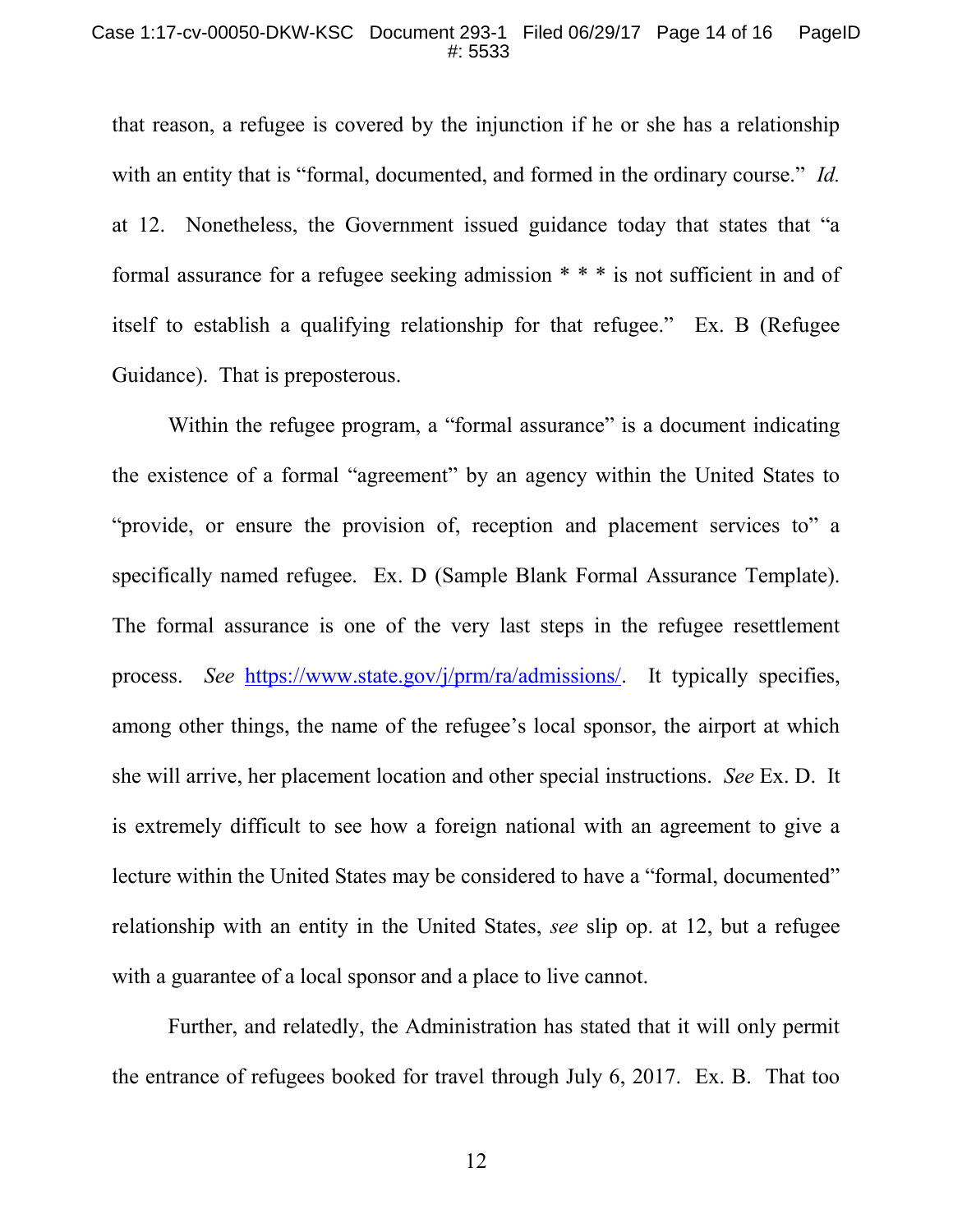makes little sense. A refugee with settled travel plans, whenever they are set to occur, inevitably has a bona fide relationship with her sponsors within the United States. That refugee is therefore covered by the injunction.

# **C. The Court Should Clarify That the Court Cannot Apply a Presumption That Aliens Lack a Bona Fide Relationship with a Person or Entity in the United States.**

Finally, Plaintiffs ask this Court to clarify the standard that should be applied by the Government in deciding whether a foreign national is covered by the injunction. The Supreme Court stated that individuals are still protected by the injunctions if they have a "credible claim of a bona fide relationship with a person or entity in the United States." *IRAP*, slip op. at 12. Although the guidance repeats this language in places, its operative sections require consular officers to "determine" whether a bona fide relationship exists and to *deny* visas if the answer is "unclear." Ex. A at 5, ¶ 13. That language appears to apply a presumption against the applicant that is inconsistent with a "credible claim" standard.

## **CONCLUSION**

For the foregoing reasons, Plaintiffs respectfully request that this Court issue an emergency order clarifying the scope of the injunction. Alternatively, Plaintiffs respectfully request that the Court order that the status quo as to the matters in dispute be preserved until the Court can clarify the scope of the injunction in due course.